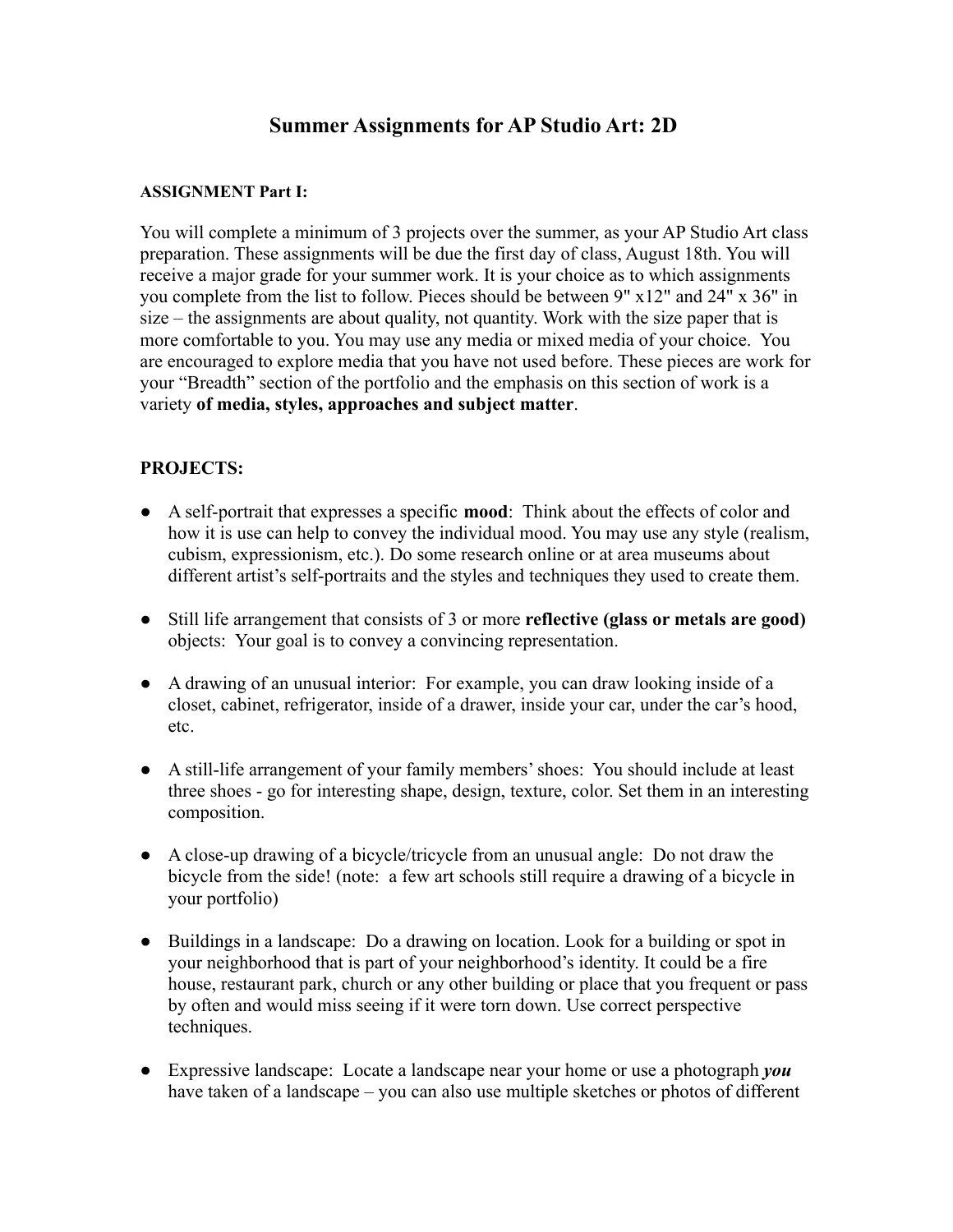landscapes to create a unique one (it is best to work from an actual subject, so try to do this outdoors, looking at the actual landscape). Use expressive color to draw that landscape to express a mood or feeling.

- Self-Portrait: Create a self-portrait that is done by looking at your reflection in an unusual reflective surface – in other words, something other than a normal mirror. This could be a metal appliance (toaster, blender), a computer monitor, a broken or warped mirror, etc.
- Café drawing (or any other local hangout): Go to a place where you can sit and sketch for a long period of time. In your drawing, capture the essence of this place (local eatery/café, bookstore, mall, etc.) by drawing the people and places you see.
- Action portrait: Have a friend or family member pose for you doing some sort of movement (jump roping, walking, riding a bike, walking down stairs, etc.). Capture the entire sequence of their action in one piece of artwork. How will you portray movement in your work? Look at "Nude Descending a Staircase" by Dada artists Marcel Duchamp to see an example of an action painting.

#### **ASSIGNMENT Part 2:**

Take photographs over the summer that reflect the elements of art and principles of design. These photographs should be original works that you take to document your experience. You should have 5 photographs for each Principle of design listed below. These photographs should be placed in a Google drive document that can be shared with me the first day of class. Make sure you specify what Principle is represented in your photograph.

Balance Emphasis Movement Pattern Rhythm Unity **Contrast** 

### **CONCENTRATION:**

You should be thinking about and developing your concentration idea during the summer. Your concentration will be 15 pieces of related works of art and will be the focus of the AP Studio Art class in the fall semester. You can access information about the concentration section of the AP Studio Art portfolio at the College Board website under the course description for AP Studio Art (2D design, drawing or 3D design).

### **GETTING REGISTERED AT THE COLLEGE BOARD WEBSITE:**

Just as soon as possible, register at [www.collegeboard.com](http://www.collegeboard.com/)!!! Here you will find information about AP Studio Art classes, the exam, scoring rubrics used, and examples of past student work in each of the portfolio areas.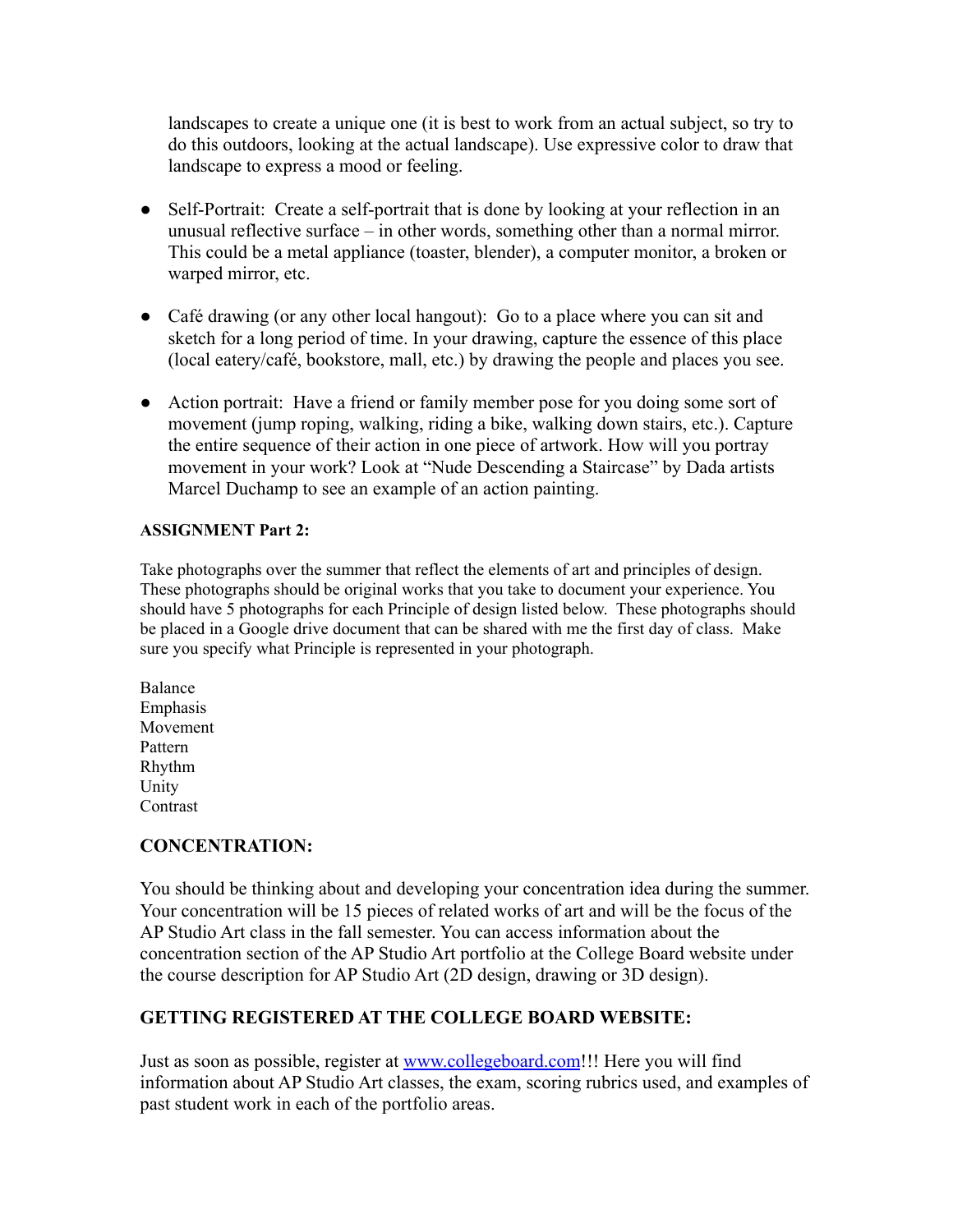- From the [www.collegeboard.com](http://www.collegeboard.com/) homepage, click on the "For Students" tab
- Under "My organizer" you can create a free user account, and you can use this account to access information about any AP exams and classes
- Under the "College Board Tests" section, you can click on "AP", which will take you to the AP homepage.
- Here is a direct link to the AP subjects homepage where you will find links to all of the AP course descriptions: <http://www.collegeboard.com/student/testing/ap/subjects.html>
- Here is a link to the Studio Art homepage: [http://www.collegeboard.com/student/testing/ap/sub\\_studioart.html?studioart](http://www.collegeboard.com/student/testing/ap/sub_studioart.html?studioart)
- Here is the link to the AP art exam information[https://apcentral.collegeboard.org/pdf/ap-art-and-design-course-and-exam](https://apcentral.collegeboard.org/pdf/ap-art-and-design-course-and-exam-description-0.pdf) [-description-0.pdf](https://apcentral.collegeboard.org/pdf/ap-art-and-design-course-and-exam-description-0.pdf)

The AP Program offers three portfolios: Drawing, 2-D Design, and 3-D Design. The portfolios share a basic three-section structure, which requires the student to show a fundamental competence and range of understanding in visual concerns and methods. Each of the portfolios asks the student to demonstrate a depth of investigation and process of discovery through the **concentration** section (Section II). In the **breadth** section (Section III), the student is asked to demonstrate a serious grounding in visual principles and material techniques. The **quality** section (Section I) permits the student to select the works that best exhibit a synthesis of form, technique, and content.

The information below give you a breakdown of the AP Exam:

For the **Sustained Investigation** section of the AP 2-D Art and Design Portfolio Exam, students must:

Submit 15 digital images that demonstrate:

- Sustained investigation through practice, experimentation, and revision
- Sustained investigation of materials, processes, and ideas
- Synthesis of materials, processes, and ideas § 2-D skills

Students must state the following in writing:

- Identify the questions or inquiry that guided your sustained investigation
- Describe how your sustained investigation shows evidence of practice, experimentation, and revision guided by your questions or inquiry (1200 characters maximum, including spaces, for response to both prompts)

Identify the following for each image:

- Materials used (100 characters maximum, including spaces)
- Processes used (100 characters maximum, including spaces)
- Size (height  $\times$  width  $\times$  depth, in inches)